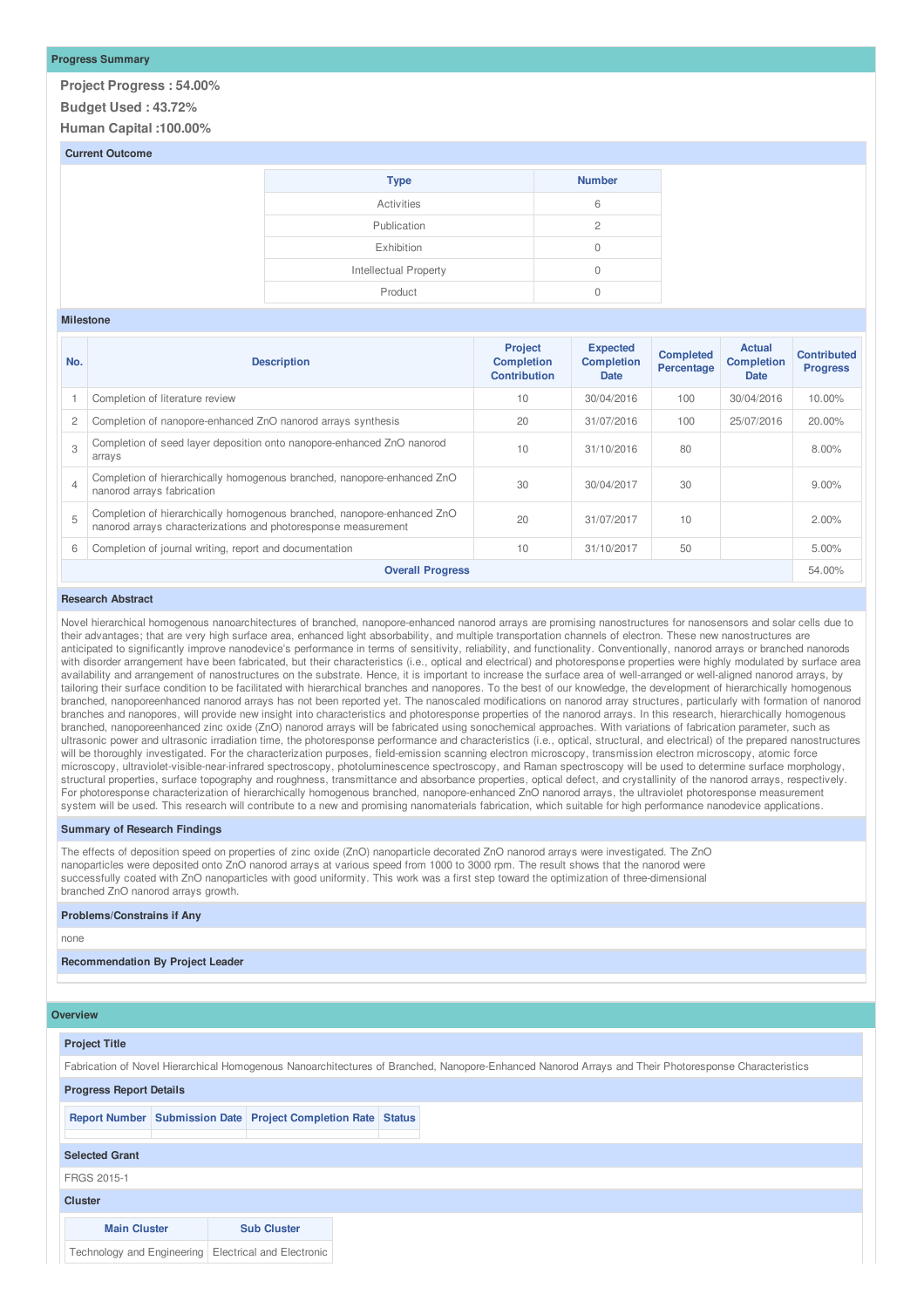## **Project Duration**

**Start End** 02/11/2015 31/10/2017

| <b>Members</b>                         |                                               |                                                                                        |               |                                              |                                |                             |                   |
|----------------------------------------|-----------------------------------------------|----------------------------------------------------------------------------------------|---------------|----------------------------------------------|--------------------------------|-----------------------------|-------------------|
| <b>Researcher</b><br><b>Name</b><br>ID |                                               | <b>IC/Passport</b><br><b>University</b><br>Faculty/School/Centre/Unit<br><b>Number</b> |               | <b>Position</b>                              | Overall<br><b>Contribution</b> | <b>Status</b>               |                   |
| 22531                                  | <b>Mohamad Hafiz Bin Mamat</b>                | 811014115415                                                                           | <b>UITM</b>   | Faculty of Electrical Engineering            |                                | 0 Hours (0.00%)             | Project<br>Leader |
| 19858                                  | <b>Mohamad Rusop Mahmood</b>                  | 640202035021                                                                           |               |                                              |                                | 0 Hours (0.00%)             | Member            |
| 19860                                  | <b>Nafarizal Bin Nayan</b>                    | 791230095089                                                                           |               |                                              |                                | 0 Hours (0.00%)             | Member            |
| 18622                                  | Noorsaadah Abd Rahman                         | 611106015458                                                                           |               |                                              |                                | 0 Hours (0.00%)             | Member            |
| 13641                                  | Suriani Abu Bakar                             | 800927045438                                                                           | <b>UPSI</b>   | Faculty of Science and<br><b>Mathematics</b> |                                | 0 Hours (0.00%)             | Member            |
| 22681                                  | <b>Musa Bin Mohamed Zahidi</b>                | 810609085337                                                                           | <b>UITM</b>   | Faculty of Electrical Engineering            | Lecturer                       | 0 Hours (0.00%)             | Member            |
| 22812                                  | <b>Mohd Khairul Ahmad</b>                     | 790319045075                                                                           | <b>UTHM</b>   | MiNT-SRC Shamsuddin Research<br>Center       |                                | 0 Hours (0.00%)             | Member            |
| 12226                                  | <b>Uda bin Hashim</b>                         | 640330025389                                                                           | <b>UNIMAP</b> | Institute of Nano Electronic<br>Engineering  | Professor                      | 0 Hours (0.00%)             | Member            |
| 17604                                  | <b>AHMAD SHUHAIMI BIN ABU</b><br><b>BAKAR</b> | 811003115145                                                                           | <b>UM</b>     | <b>FAKULTI SAINS</b>                         |                                | 0 Hours (0.00%)             | Member            |
| 16607                                  | <b>SAADAH BINTI ABDUL</b><br><b>RAHMAN</b>    | 560623085510                                                                           | <b>UM</b>     | <b>FAKULTI SAINS</b>                         |                                | Professor   0 Hours (0.00%) | Member            |
|                                        |                                               |                                                                                        |               |                                              |                                |                             |                   |

0 Hours (0.00%) Member

#### **Executive Summary**

24720 **Azmi Mohamed** 810809035051 UPSI

Novel hierarchical homogenous nanoarchitectures of branched, nanopore-enhanced nanorod arrays are promising nanostructures for nanosensors and solar cells due to their advantages; that are very high surface area, enhanced light absorbability, and multiple transportation channels of electron. These new nanostructures are anticipated to significantly improve nanodevice's performance in terms of sensitivity, reliability, and functionality. Conventionally, nanorod arrays or branched nanorods with disorder arrangement have been fabricated, but their characteristics (i.e., optical and electrical) and photoresponse properties were highly modulated by surface area availability and arrangement of nanostructures on the substrate. Hence, it is important to increase the surface area of well-arranged or well-aligned nanorod arrays, by tailoring their surface condition to be facilitated with hierarchical branches and nanopores. To the best of our knowledge, the development of hierarchically homogenous branched, nanopore-enhanced nanorod arrays has not been reported yet. The nanoscaled modifications on nanorod array structures, particularly with formation of nanorod branches and nanopores, will provide new insight into characteristics and photoresponse properties of the nanorod arrays. In this research, hierarchically homogenous branched, nanopore-enhanced zinc oxide (ZnO) nanorod arrays will be fabricated using sonochemical approaches. With variations of fabrication parameter, such as ultrasonic power and ultrasonic irradiation time, the photoresponse performance and characteristics (i.e., optical, structural, and electrical) of the prepared nanostructures will be thoroughly investigated. For the characterization purposes, field-emission scanning electron microscopy, transmission electron microscopy, atomic force microscopy, ultraviolet-visible-near-infrared spectroscopy, photoluminescence spectroscopy, and Raman spectroscopy will be used to determine surface morphology, structural properties, surface topography and roughness, transmittance and absorbance properties, optical defect, and crystallinity of the nanorod arrays, respectively. For photoresponse characterization of hierarchically homogenous branched, nanopore-enhanced ZnO nanorod arrays, the ultraviolet photoresponse measurement system will be used. This research will contribute to a new and promising nanomaterials fabrication, which suitable for high performance nanodevice applications.

47294 **Ahmad Sabirin Bin Zoolfakar** 780820145003 UITM Faculty of Electrical Engineering 0 Hours (0.00%) Member

Faculty of Science and **Mathematics** 

#### **Finance**

|                                                   |             | Legend<br><b>Blue</b><br>Red<br>Green | :Allocated Budget<br>:Used Budget<br>:Balance Budget |
|---------------------------------------------------|-------------|---------------------------------------|------------------------------------------------------|
| <b>Description</b>                                | Year 1      | Year 2                                | <b>Total</b>                                         |
| Vote 11000 - Salary and Wages                     | 21600       | 21600                                 | 43200                                                |
|                                                   | 15483       | $\Omega$                              | 15483                                                |
|                                                   | 6117        | 21600                                 | 27717                                                |
| graduated research assistant wages = RM1800/month | 21600       | 21600                                 | 43200                                                |
|                                                   | (15483)     | (0)                                   | 15483                                                |
|                                                   | 6117        | 21600                                 | 27717                                                |
| Vote 21000 - Travelling and Transportation        | 5000        | 5000                                  | 10000                                                |
|                                                   | $\Omega$    | $\Omega$                              | $\Omega$                                             |
|                                                   | 5000        | 5000                                  | 10000                                                |
| Conference, Seminar, and workshop                 | 2500        | 2500                                  | 5000                                                 |
|                                                   | (0)         | (0)                                   | $\Omega$                                             |
|                                                   | 2500        | 2500                                  | 5000                                                 |
|                                                   | $\mathbf 0$ | $\mathbf 0$                           | $\mathbf 0$                                          |
|                                                   | (0)         | (0)                                   | 0                                                    |
|                                                   | $\mathbf 0$ | 0                                     | 0                                                    |
|                                                   | $\mathbf 0$ | 0                                     | $\mathbf{0}$                                         |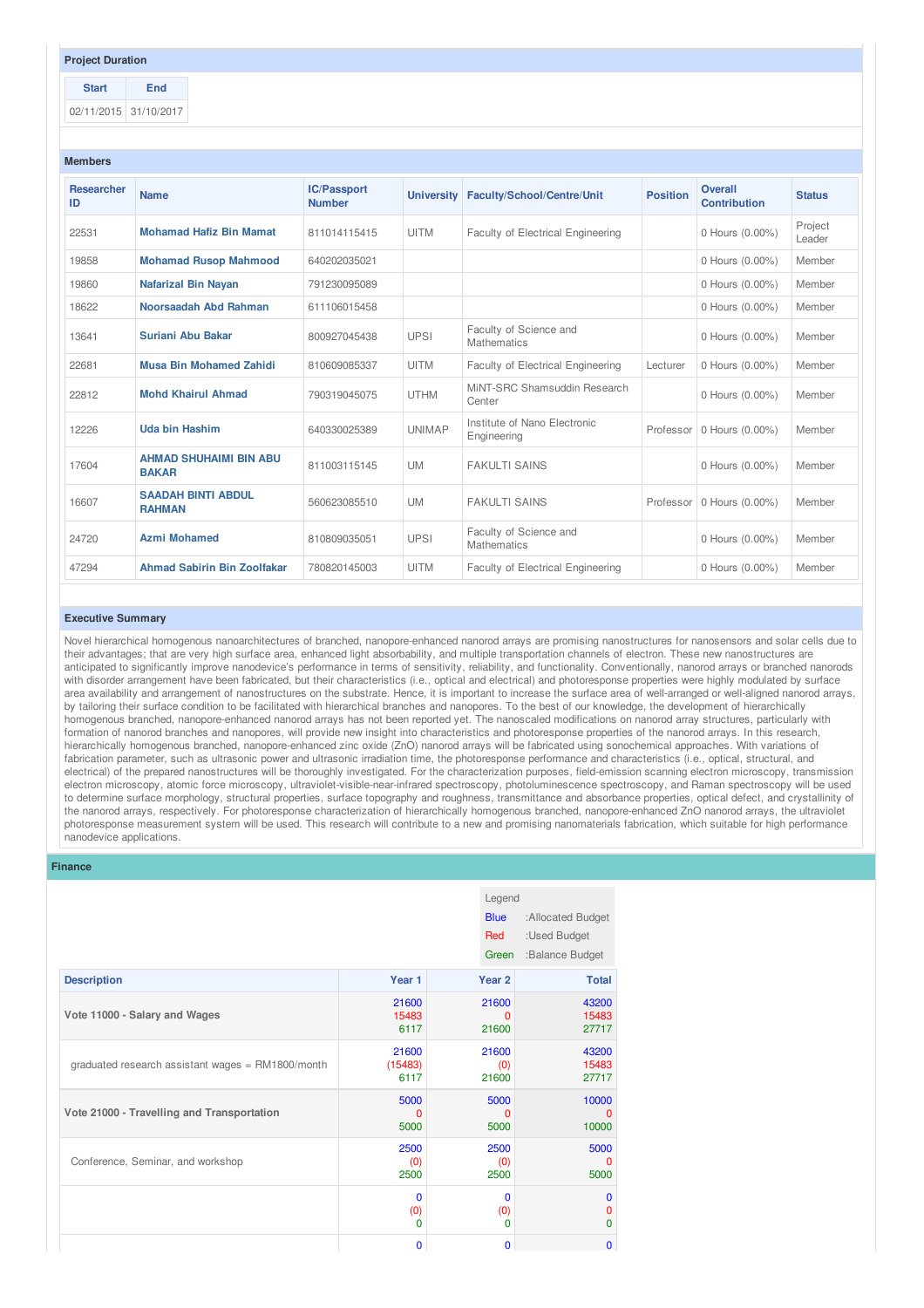|                                                                                                                                                                                                                                                                                                                                                                                                                                                                                    | (0)                           | (0)                            | 0                           |
|------------------------------------------------------------------------------------------------------------------------------------------------------------------------------------------------------------------------------------------------------------------------------------------------------------------------------------------------------------------------------------------------------------------------------------------------------------------------------------|-------------------------------|--------------------------------|-----------------------------|
|                                                                                                                                                                                                                                                                                                                                                                                                                                                                                    | $\Omega$                      | $\Omega$                       | 0                           |
| Conference, Seminar, and workshop                                                                                                                                                                                                                                                                                                                                                                                                                                                  | 2500                          | 2500                           | 5000                        |
|                                                                                                                                                                                                                                                                                                                                                                                                                                                                                    | (0)                           | (0)                            | 0                           |
|                                                                                                                                                                                                                                                                                                                                                                                                                                                                                    | 2500                          | 2500                           | 5000                        |
|                                                                                                                                                                                                                                                                                                                                                                                                                                                                                    | $\mathbf 0$                   | 0                              | 0                           |
|                                                                                                                                                                                                                                                                                                                                                                                                                                                                                    | (0)                           | (0)                            | 0                           |
|                                                                                                                                                                                                                                                                                                                                                                                                                                                                                    | $\Omega$                      | 0                              | 0                           |
| Vote 24000 - Rental                                                                                                                                                                                                                                                                                                                                                                                                                                                                | 7160                          | 2500                           | 9660                        |
|                                                                                                                                                                                                                                                                                                                                                                                                                                                                                    | 4660                          | 0                              | 4660                        |
|                                                                                                                                                                                                                                                                                                                                                                                                                                                                                    | 2500                          | 2500                           | 5000                        |
| <b>TEM</b> measurement                                                                                                                                                                                                                                                                                                                                                                                                                                                             | 1000                          | 2000                           | 3000                        |
|                                                                                                                                                                                                                                                                                                                                                                                                                                                                                    | (0)                           | (0)                            | 0                           |
|                                                                                                                                                                                                                                                                                                                                                                                                                                                                                    | 1000                          | 2000                           | 3000                        |
| <b>XRD</b> measurement                                                                                                                                                                                                                                                                                                                                                                                                                                                             | 500                           | 500                            | 1000                        |
|                                                                                                                                                                                                                                                                                                                                                                                                                                                                                    | (0)                           | (0)                            | 0                           |
|                                                                                                                                                                                                                                                                                                                                                                                                                                                                                    | 500                           | 500                            | 1000                        |
| <b>XPS Measurement</b>                                                                                                                                                                                                                                                                                                                                                                                                                                                             | 1000                          | $\mathbf 0$                    | 1000                        |
|                                                                                                                                                                                                                                                                                                                                                                                                                                                                                    | (0)                           | (0)                            | 0                           |
|                                                                                                                                                                                                                                                                                                                                                                                                                                                                                    | 1000                          | $\mathbf 0$                    | 1000                        |
| Research Service (IRMI)                                                                                                                                                                                                                                                                                                                                                                                                                                                            | 4660                          | $\mathbf 0$                    | 4660                        |
|                                                                                                                                                                                                                                                                                                                                                                                                                                                                                    | (4660)                        | (0)                            | 4660                        |
|                                                                                                                                                                                                                                                                                                                                                                                                                                                                                    | $\Omega$                      | 0                              | $\mathbf 0$                 |
| Vote 27000 - Research Materials and Supplies                                                                                                                                                                                                                                                                                                                                                                                                                                       | 13000                         | 7000                           | 20000                       |
|                                                                                                                                                                                                                                                                                                                                                                                                                                                                                    | 13000                         | 7000                           | 20000                       |
|                                                                                                                                                                                                                                                                                                                                                                                                                                                                                    | $\Omega$                      | $\Omega$                       | $\mathbf 0$                 |
| (a)Chemicals (1. Zinc Acetate, 2. Monoethanolamine<br>(MEA), 3. Zinc chloride, 4. 2-methoxyethanol, 5. Zinc<br>nitrate, 6. Hexamethelynetetramine (HMT), 7. Aluminium<br>Nitrate, 8. Polyvinyl alcohol (PVA), 9. Acetone, 10.<br>Methanol, 11. Oxygen gas, 12. Nitrogen gas, 13. Argon<br>gas, 14. polyethelene (PE), 15. PMMA, 16. Tin chloride,<br>17. Hydrofluoric acid (HF), 18. Al wire, 19. Gold target,<br>20. Pt target, 21. Pd target, 22. Gold wire, and 23. Ag<br>wire) | 7000<br>(7000)<br>$\Omega$    | 3000<br>(3000)<br>$\Omega$     | 10000<br>10000<br>0         |
| (b)Substrates (1. Silicon wafer, 2. Glass substrate, and<br>3. ITO-coated glass substrate)                                                                                                                                                                                                                                                                                                                                                                                         | 3000<br>(3000)<br>$\mathbf 0$ | 2000<br>(2000)<br>$\mathbf{0}$ | 5000<br>5000<br>$\mathbf 0$ |
| (c)Consumable Apparatus (1. Sample case, 2. Beaker,                                                                                                                                                                                                                                                                                                                                                                                                                                | 3000                          | 2000                           | 5000                        |
| 3. Magnetic Stirrer, 4. Pipet, 5. Schott Bottles, 6.                                                                                                                                                                                                                                                                                                                                                                                                                               | (3000)                        | (2000)                         | 5000                        |
| Kapton tape, and 7. Physical mask)                                                                                                                                                                                                                                                                                                                                                                                                                                                 | $\mathbf 0$                   | 0                              | $\mathbf 0$                 |
| Vote 28000 - Maintenance and Minor Repair Services                                                                                                                                                                                                                                                                                                                                                                                                                                 | 0                             | $\mathbf{0}$                   | 0                           |
|                                                                                                                                                                                                                                                                                                                                                                                                                                                                                    | 0                             | 0                              | 0                           |
|                                                                                                                                                                                                                                                                                                                                                                                                                                                                                    | 0                             | 0                              | 0                           |
|                                                                                                                                                                                                                                                                                                                                                                                                                                                                                    | 0                             | 0                              | $\mathbf 0$                 |
|                                                                                                                                                                                                                                                                                                                                                                                                                                                                                    | (0)                           | (0)                            | 0                           |
|                                                                                                                                                                                                                                                                                                                                                                                                                                                                                    | $\Omega$                      | $\Omega$                       | 0                           |
| Vote 29000 - Professional Services                                                                                                                                                                                                                                                                                                                                                                                                                                                 | 2500                          | 2500                           | 5000                        |
|                                                                                                                                                                                                                                                                                                                                                                                                                                                                                    | 604                           | 0                              | 604                         |
|                                                                                                                                                                                                                                                                                                                                                                                                                                                                                    | 1896                          | 2500                           | 4396                        |
| Journal Publication, Conference Fee, and Processing<br>Fees                                                                                                                                                                                                                                                                                                                                                                                                                        | 2500<br>(604)<br>1896         | 2500<br>(0)<br>2500            | 5000<br>604<br>4396         |
|                                                                                                                                                                                                                                                                                                                                                                                                                                                                                    | $\mathbf 0$                   | $\mathbf 0$                    | $\bf{0}$                    |
|                                                                                                                                                                                                                                                                                                                                                                                                                                                                                    | (0)                           | (0)                            | 0                           |
|                                                                                                                                                                                                                                                                                                                                                                                                                                                                                    | $\mathbf 0$                   | 0                              | 0                           |
| Vote 35000 - Accessories and Equipment                                                                                                                                                                                                                                                                                                                                                                                                                                             | 5340                          | $\mathbf{0}$                   | 5340                        |
|                                                                                                                                                                                                                                                                                                                                                                                                                                                                                    | 0                             | 0                              | 0                           |
|                                                                                                                                                                                                                                                                                                                                                                                                                                                                                    | 5340                          | $\mathbf{0}$                   | 5340                        |
| Mass flow controller (MFC)                                                                                                                                                                                                                                                                                                                                                                                                                                                         | 5340                          | $\mathbf{0}$                   | 5340                        |
|                                                                                                                                                                                                                                                                                                                                                                                                                                                                                    | (0)                           | (0)                            | 0                           |
|                                                                                                                                                                                                                                                                                                                                                                                                                                                                                    | 5340                          | 0                              | 5340                        |
| <b>Grand Total</b>                                                                                                                                                                                                                                                                                                                                                                                                                                                                 | 54600                         | 38600                          | 93200                       |
|                                                                                                                                                                                                                                                                                                                                                                                                                                                                                    | 33747                         | 7000                           | 40747                       |
|                                                                                                                                                                                                                                                                                                                                                                                                                                                                                    | 20853                         | 31600                          | 52453                       |

**Research Activity**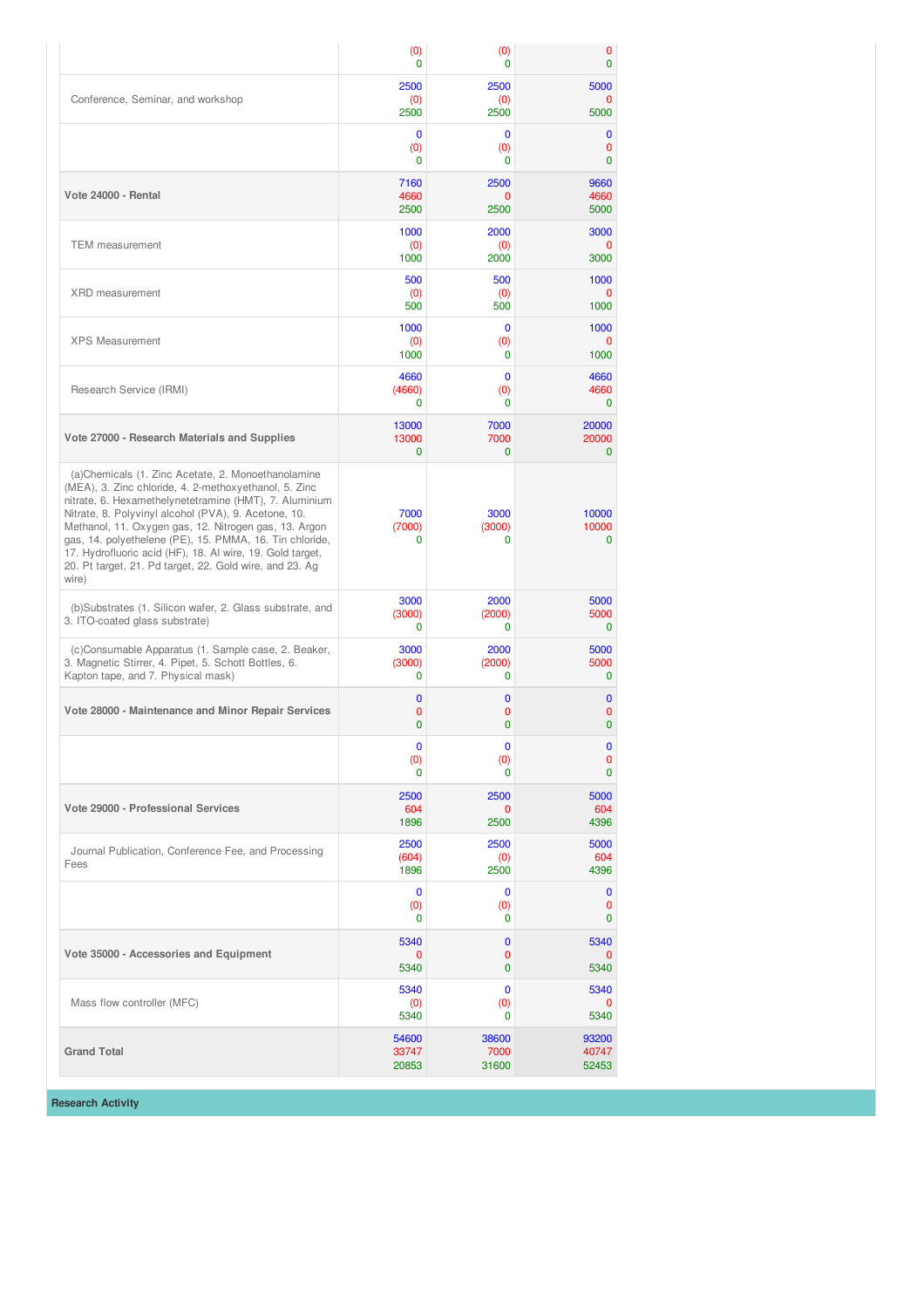

| <b>Literature review</b>                                           |                      |     |                                                      |              |                                         |                                     |                                                                                                   |            |                     |
|--------------------------------------------------------------------|----------------------|-----|------------------------------------------------------|--------------|-----------------------------------------|-------------------------------------|---------------------------------------------------------------------------------------------------|------------|---------------------|
|                                                                    |                      |     |                                                      | <b>Date</b>  | Planned                                 | <b>Actual</b>                       |                                                                                                   |            |                     |
|                                                                    |                      |     |                                                      | <b>Start</b> | 02/11/2015                              |                                     |                                                                                                   |            |                     |
|                                                                    |                      |     |                                                      | End          | 30/04/2016                              |                                     |                                                                                                   |            |                     |
| Description                                                        |                      |     |                                                      |              |                                         |                                     |                                                                                                   |            |                     |
| <b>Sub Activities</b>                                              |                      |     |                                                      |              |                                         |                                     |                                                                                                   |            |                     |
|                                                                    |                      | No. | Person In Charge Start Date                          |              | <b>Description</b>                      | <b>Expected</b><br>Man Hours        | <b>Actual</b><br><b>Man Hours Used</b>                                                            |            | Percentage          |
| <b>Members</b>                                                     |                      |     |                                                      |              |                                         |                                     |                                                                                                   |            |                     |
|                                                                    |                      |     | Researcher ID Name   IC/Passport Number   University |              |                                         |                                     | Faculty/School/Centre/Unit Position Contribution                                                  |            |                     |
| Attachments                                                        |                      |     |                                                      |              |                                         |                                     |                                                                                                   |            |                     |
|                                                                    |                      |     |                                                      |              |                                         |                                     |                                                                                                   |            |                     |
| Synthesis of nanopore-enhanced ZnO nanorod arrays                  |                      |     |                                                      |              |                                         |                                     |                                                                                                   |            |                     |
|                                                                    |                      |     |                                                      | <b>Date</b>  | <b>Planned</b>                          | <b>Actual</b>                       |                                                                                                   |            |                     |
|                                                                    |                      |     |                                                      | <b>Start</b> | 01/02/2016                              |                                     |                                                                                                   |            |                     |
|                                                                    |                      |     |                                                      | End          | 31/07/2016                              |                                     |                                                                                                   |            |                     |
| Description                                                        |                      |     |                                                      |              |                                         |                                     |                                                                                                   |            |                     |
| <b>Sub Activities</b>                                              |                      |     |                                                      |              |                                         |                                     |                                                                                                   |            |                     |
|                                                                    |                      |     |                                                      |              |                                         | <b>Expected</b>                     | <b>Actual</b>                                                                                     |            |                     |
|                                                                    |                      | No. | Person In Charge Start Date                          |              | <b>Description</b>                      | <b>Man Hours</b>                    | <b>Man Hours Used</b>                                                                             | Percentage |                     |
| <b>Members</b>                                                     |                      |     |                                                      |              |                                         |                                     |                                                                                                   |            |                     |
|                                                                    | <b>Researcher ID</b> |     | Name   IC/Passport Number                            |              | <b>University</b>                       |                                     | Faculty/School/Centre/Unit Position                                                               |            | <b>Contribution</b> |
| Attachments                                                        |                      |     |                                                      |              |                                         |                                     |                                                                                                   |            |                     |
|                                                                    |                      |     |                                                      |              |                                         |                                     |                                                                                                   |            |                     |
| Deposition of seed layer onto nanopore-enhanced ZnO nanorod arrays |                      |     |                                                      |              |                                         |                                     |                                                                                                   |            |                     |
|                                                                    |                      |     |                                                      | <b>Date</b>  | <b>Planned</b>                          | <b>Actual</b>                       |                                                                                                   |            |                     |
|                                                                    |                      |     |                                                      | <b>Start</b> | 01/03/2016                              |                                     |                                                                                                   |            |                     |
|                                                                    |                      |     |                                                      | End          | 31/10/2016                              |                                     |                                                                                                   |            |                     |
| Description                                                        |                      |     |                                                      |              |                                         |                                     |                                                                                                   |            |                     |
| <b>Sub Activities</b>                                              |                      |     |                                                      |              |                                         |                                     |                                                                                                   |            |                     |
|                                                                    |                      | No. |                                                      |              | Person In Charge Start Date Description | <b>Expected</b><br><b>Man Hours</b> | <b>Actual</b><br><b>Man Hours Used</b>                                                            |            | Percentage          |
|                                                                    |                      |     |                                                      |              |                                         |                                     |                                                                                                   |            |                     |
| <b>Members</b>                                                     |                      |     |                                                      |              |                                         |                                     |                                                                                                   |            |                     |
|                                                                    |                      |     |                                                      |              |                                         |                                     | Researcher ID Name IC/Passport Number University Faculty/School/Centre/Unit Position Contribution |            |                     |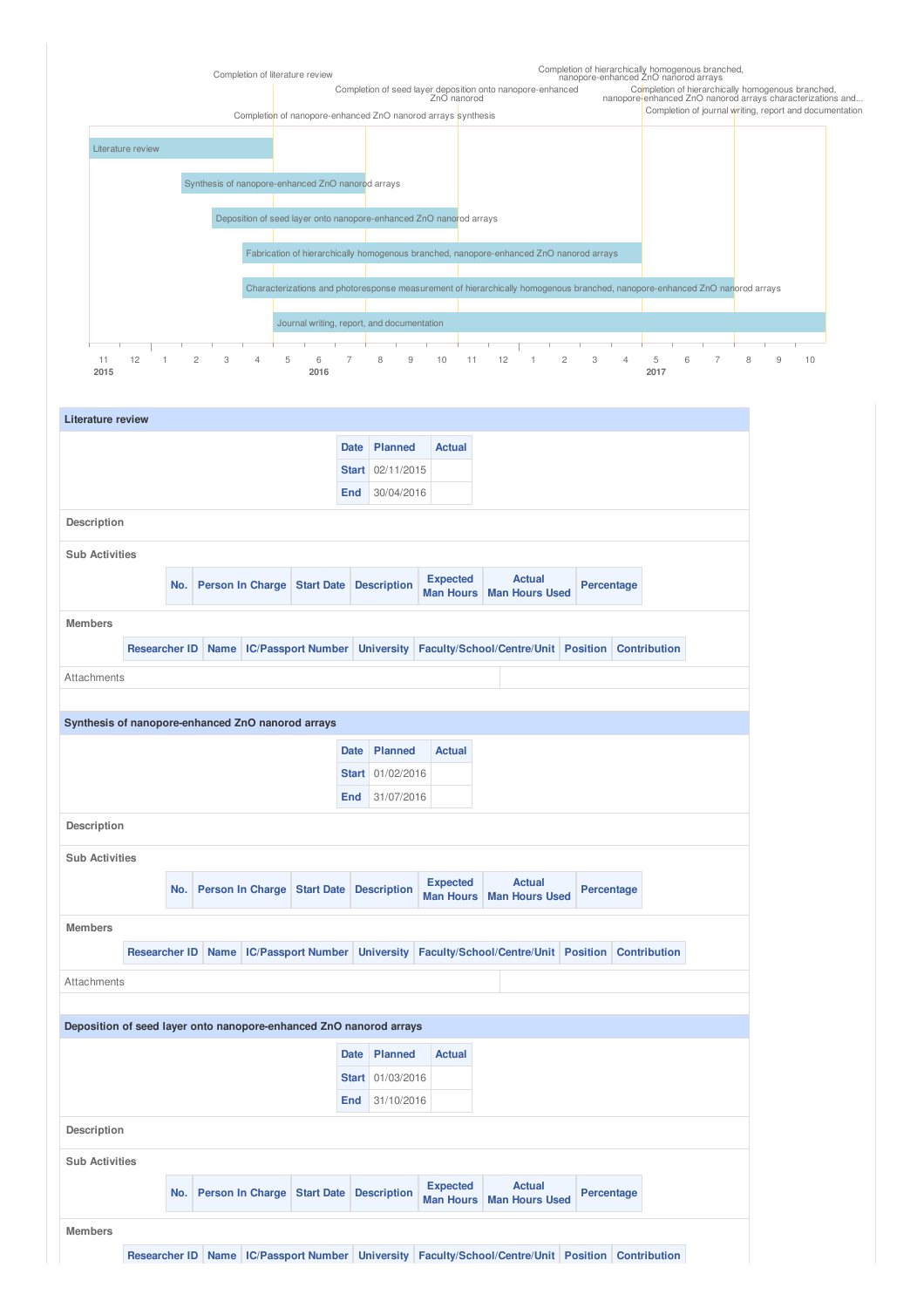| Fabrication of hierarchically homogenous branched, nanopore-enhanced ZnO nanorod arrays                                                                                                                             | No.<br><b>Researcher ID</b>             | Name | Person In Charge Start Date<br><b>IC/Passport Number</b> | <b>Date</b><br><b>Start</b><br>End | <b>Planned</b><br>01/04/2016<br>30/04/2017<br><b>Description</b><br><b>University</b> | <b>Actual</b><br><b>Expected</b><br><b>Man Hours</b><br>Faculty/School/Centre/Unit Position Contribution | <b>Actual</b><br><b>Man Hours Used</b> | Percentage |                                                                                     |  |
|---------------------------------------------------------------------------------------------------------------------------------------------------------------------------------------------------------------------|-----------------------------------------|------|----------------------------------------------------------|------------------------------------|---------------------------------------------------------------------------------------|----------------------------------------------------------------------------------------------------------|----------------------------------------|------------|-------------------------------------------------------------------------------------|--|
|                                                                                                                                                                                                                     |                                         |      |                                                          |                                    |                                                                                       |                                                                                                          |                                        |            |                                                                                     |  |
| Description<br><b>Sub Activities</b><br><b>Members</b><br>Attachments<br>Characterizations and photoresponse measurement of hierarchically homogenous branched, nanopore-enhanced ZnO nanorod arrays<br>Description |                                         |      |                                                          |                                    |                                                                                       |                                                                                                          |                                        |            |                                                                                     |  |
|                                                                                                                                                                                                                     |                                         |      |                                                          |                                    |                                                                                       |                                                                                                          |                                        |            |                                                                                     |  |
|                                                                                                                                                                                                                     |                                         |      |                                                          |                                    |                                                                                       |                                                                                                          |                                        |            |                                                                                     |  |
|                                                                                                                                                                                                                     |                                         |      |                                                          |                                    |                                                                                       |                                                                                                          |                                        |            |                                                                                     |  |
|                                                                                                                                                                                                                     |                                         |      |                                                          |                                    |                                                                                       |                                                                                                          |                                        |            |                                                                                     |  |
|                                                                                                                                                                                                                     |                                         |      |                                                          |                                    |                                                                                       |                                                                                                          |                                        |            |                                                                                     |  |
|                                                                                                                                                                                                                     |                                         |      |                                                          |                                    |                                                                                       |                                                                                                          |                                        |            |                                                                                     |  |
|                                                                                                                                                                                                                     |                                         |      |                                                          |                                    |                                                                                       |                                                                                                          |                                        |            |                                                                                     |  |
|                                                                                                                                                                                                                     |                                         |      |                                                          |                                    |                                                                                       |                                                                                                          |                                        |            |                                                                                     |  |
|                                                                                                                                                                                                                     |                                         |      |                                                          |                                    |                                                                                       |                                                                                                          |                                        |            |                                                                                     |  |
|                                                                                                                                                                                                                     |                                         |      |                                                          |                                    |                                                                                       |                                                                                                          |                                        |            |                                                                                     |  |
|                                                                                                                                                                                                                     |                                         |      |                                                          |                                    |                                                                                       |                                                                                                          |                                        |            |                                                                                     |  |
|                                                                                                                                                                                                                     |                                         |      |                                                          |                                    |                                                                                       |                                                                                                          |                                        |            |                                                                                     |  |
|                                                                                                                                                                                                                     |                                         |      |                                                          | <b>Date</b>                        | Planned                                                                               | <b>Actual</b>                                                                                            |                                        |            |                                                                                     |  |
|                                                                                                                                                                                                                     |                                         |      |                                                          |                                    | Start 01/04/2016                                                                      |                                                                                                          |                                        |            |                                                                                     |  |
|                                                                                                                                                                                                                     |                                         |      |                                                          | End                                | 31/07/2017                                                                            |                                                                                                          |                                        |            |                                                                                     |  |
|                                                                                                                                                                                                                     |                                         |      |                                                          |                                    |                                                                                       |                                                                                                          |                                        |            |                                                                                     |  |
| <b>Sub Activities</b>                                                                                                                                                                                               |                                         |      |                                                          |                                    |                                                                                       |                                                                                                          |                                        |            |                                                                                     |  |
|                                                                                                                                                                                                                     |                                         |      |                                                          |                                    |                                                                                       |                                                                                                          | <b>Actual</b>                          |            |                                                                                     |  |
|                                                                                                                                                                                                                     | No.                                     |      | Person In Charge Start Date                              |                                    | <b>Description</b>                                                                    | <b>Expected</b><br>Man Hours   Man Hours Used                                                            |                                        | Percentage |                                                                                     |  |
| <b>Members</b>                                                                                                                                                                                                      |                                         |      |                                                          |                                    |                                                                                       |                                                                                                          |                                        |            |                                                                                     |  |
|                                                                                                                                                                                                                     | Researcher ID Name   IC/Passport Number |      |                                                          |                                    | <b>University</b>                                                                     |                                                                                                          |                                        |            | Faculty/School/Centre/Unit Position Contribution                                    |  |
|                                                                                                                                                                                                                     |                                         |      |                                                          |                                    |                                                                                       |                                                                                                          |                                        |            |                                                                                     |  |
| Attachments                                                                                                                                                                                                         |                                         |      |                                                          |                                    |                                                                                       |                                                                                                          |                                        |            |                                                                                     |  |
|                                                                                                                                                                                                                     |                                         |      |                                                          |                                    |                                                                                       |                                                                                                          |                                        |            |                                                                                     |  |
| Journal writing, report, and documentation                                                                                                                                                                          |                                         |      |                                                          |                                    |                                                                                       |                                                                                                          |                                        |            |                                                                                     |  |
|                                                                                                                                                                                                                     |                                         |      |                                                          | <b>Date</b>                        | Planned                                                                               | <b>Actual</b>                                                                                            |                                        |            |                                                                                     |  |
|                                                                                                                                                                                                                     |                                         |      |                                                          |                                    | Start 01/05/2016                                                                      |                                                                                                          |                                        |            |                                                                                     |  |
|                                                                                                                                                                                                                     |                                         |      |                                                          | End                                | 31/10/2017                                                                            |                                                                                                          |                                        |            |                                                                                     |  |
| Description                                                                                                                                                                                                         |                                         |      |                                                          |                                    |                                                                                       |                                                                                                          |                                        |            |                                                                                     |  |
| <b>Sub Activities</b>                                                                                                                                                                                               |                                         |      |                                                          |                                    |                                                                                       |                                                                                                          |                                        |            |                                                                                     |  |
|                                                                                                                                                                                                                     |                                         |      |                                                          |                                    |                                                                                       | <b>Expected</b>                                                                                          | <b>Actual</b>                          |            |                                                                                     |  |
|                                                                                                                                                                                                                     | No.                                     |      | Person In Charge Start Date                              |                                    | <b>Description</b>                                                                    | Man Hours   Man Hours Used                                                                               |                                        | Percentage |                                                                                     |  |
| <b>Members</b>                                                                                                                                                                                                      |                                         |      |                                                          |                                    |                                                                                       |                                                                                                          |                                        |            |                                                                                     |  |
|                                                                                                                                                                                                                     |                                         |      |                                                          |                                    |                                                                                       |                                                                                                          |                                        |            |                                                                                     |  |
|                                                                                                                                                                                                                     | <b>Researcher ID</b>                    |      |                                                          |                                    |                                                                                       |                                                                                                          |                                        |            | Name IC/Passport Number University Faculty/School/Centre/Unit Position Contribution |  |
| Attachments                                                                                                                                                                                                         |                                         |      |                                                          |                                    |                                                                                       |                                                                                                          |                                        |            |                                                                                     |  |

| Effect of oxygen flow rate on the ultraviolet sensing properties of zinc oxide nanocolumn arrays grown by radio frequency magnetron sputtering |                        |  |  |  |  |
|------------------------------------------------------------------------------------------------------------------------------------------------|------------------------|--|--|--|--|
| Author(s)                                                                                                                                      |                        |  |  |  |  |
| Type                                                                                                                                           | Journal Paper          |  |  |  |  |
| <b>Status</b>                                                                                                                                  | Accepted               |  |  |  |  |
| <b>ISBN/ISSN</b>                                                                                                                               | 0272-8842              |  |  |  |  |
| Name of Journal/Publication                                                                                                                    | Ceramics International |  |  |  |  |
| Publisher                                                                                                                                      | Elsevier               |  |  |  |  |
| <b>Published Year</b>                                                                                                                          | 2016                   |  |  |  |  |
| Volume                                                                                                                                         | 42                     |  |  |  |  |